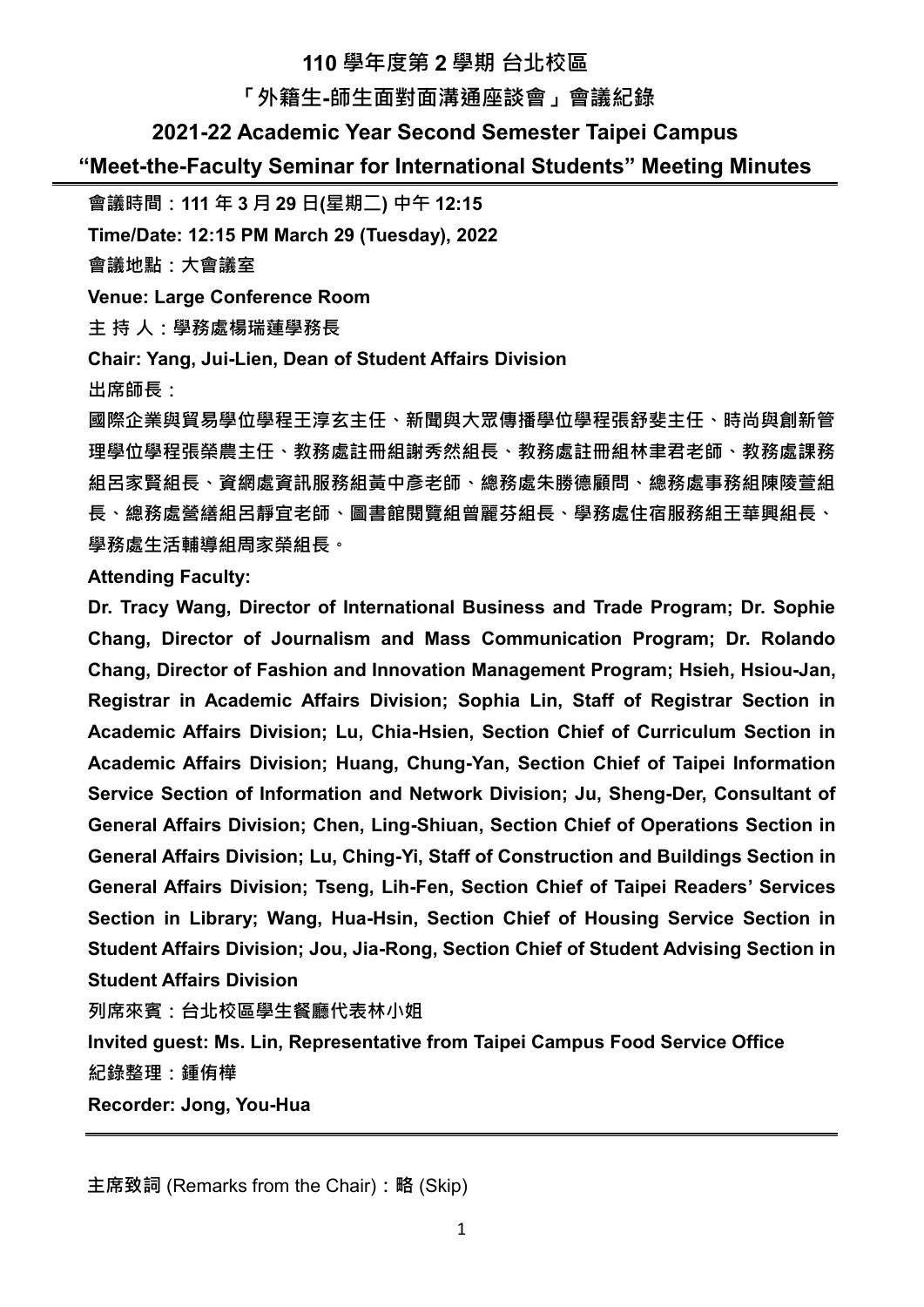### **問題與回覆:**

Question and Answer:

### **Q1:是否會舉辦畢業典禮?**

### **Will a graduation ceremony be held this year?**

A1:【國際學院】回覆:

Reply of International College:

學校會依據政府的規定來安排是否會舉行畢業典禮,目前有兩種方案,一是所有人都 會出席畢業典禮,二是只有得獎的人會來參加畢業典禮,其餘未得獎者將以線上的方 式進行畢業典禮。

The university will follow related government regulations to arrange the graduation ceremony affairs. Currently there are 2 options for graduation ceremony: one is all people participate in physical graduation ceremony, another option is for students who receive awards to participate physical graduation ceremony, and other students can attend online graduation ceremony.

【學務處】後續回覆:

Reply of Student Affairs Division (After the meeting):

今年學校會辦理畢業典禮,實施方式將視疫情變化,及遵循相關防疫規定,做妥適之 規劃,並將相關訊息轉知國際學院。

The university will hold a graduation ceremony this year, the method will be determined according to the epidemic changes and follow related epidemic containment regulations to make the best arrangements. The International College will be informed of related information after the decision is made.

Q2:剛開學時,學生的課程沒有被匯入到 moodle 系統,因此時常得不到課程相關資訊, **又或是老師已安排的作業在系統上並未顯示。**

 **At the beginning of the semester, since students' selected courses are not yet input into Moodle system, students cannot find course information or homework assigned by faculty members doesn't show up in the system.**

A2:【國際學院】回覆 :

Reply of International College:

系統更新數據需要時間,因此最好是和教授確認一下,確保自己的名字有在名單裡。 關於作業部分,可以與教授溝通,同時自己也檢查作業是否被放在系統最上面。

It takes time to update the newest data in the system, so students are recommended to check with faulty members whether their name are on the class roster or not. Students also can discuss with their instructors about homework and should double check if related homework posts are shown at the top of their system interface or not. 【資網處】後續回覆 :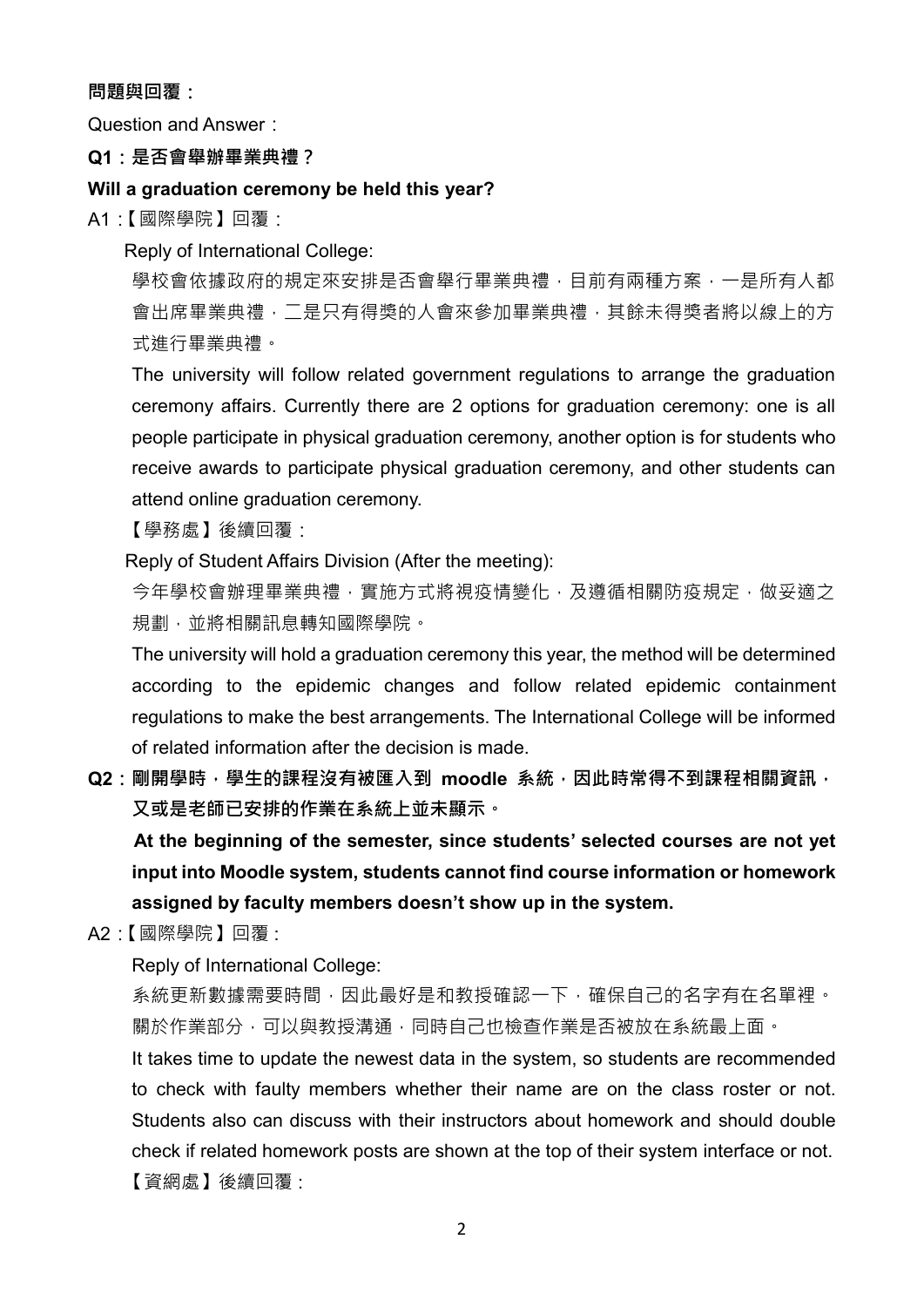Reply of Information and Network Division (After the meeting):

現場與學生確認過所選課程皆有匯入 moodle, 學生沒有找到是因為教師公告之作業不 是置於最上方,而是公告於上課那週。

The Division checked with students during the meeting and found that all courses student selected had been imported into Moodle system, and reasons why students couldn't find faculty posts about the homework is that the post didn't show at the top of the system interface but was posted in the field of that week of class.

**Q3:社群媒體與其他校內公告的英文訊息總是會比中文來得慢,使得國際學生無法及時得 知校內最新的消息。**

 **International students cannot receive newest university announcements since the English announcements in newspaper, poster or social media are always slower than the Chinese announcements.**

A3:【新聞與大眾傳播學位學程】回覆 :

Reply of Journalism and Mass Communication Program:

給所有學生的訊息都會提供中英文雙語並同時發佈,但有些只有中文的訊息是因為它 們是針對特定系所。

All the information from the university will be announced in both Chinese and English, but some announcements that pertain just to specific departments will be only announced in Chinese.

【資網處】後續回覆 :

Reply of Information and Network Division (After the meeting):

在上次的會議後,已完成 Linebot 需中英文雙語同時發佈,因此中英文訊息目前都可同 時接收。

The Division changed the announcement setting following the meeting, now faulty members and students can receive Linebot messages in both Chinese and English at the same time.

**Q4:有些教室很小,但學生人數卻很多使得教室坐起來很擁擠?**

 **Some classrooms are small, but need to accommodate many students, so the rooms become crowded.**

A4:【國際學院】回覆 :

Reply of International College:

學生可以到國際學院的辦公室反映,我們會為學生的班級更換教室。

Students can come to IC office for related issues, and the office will help students to change to a larger classroom.

**Q5:有些老師喜歡使用 Teams,而有些老師喜歡使用 Moodle 發布消息,但是我們希望有 一種直接的方式來聯繫教授,例如電子郵件,以便可以在緊急情況下得到最新消息。**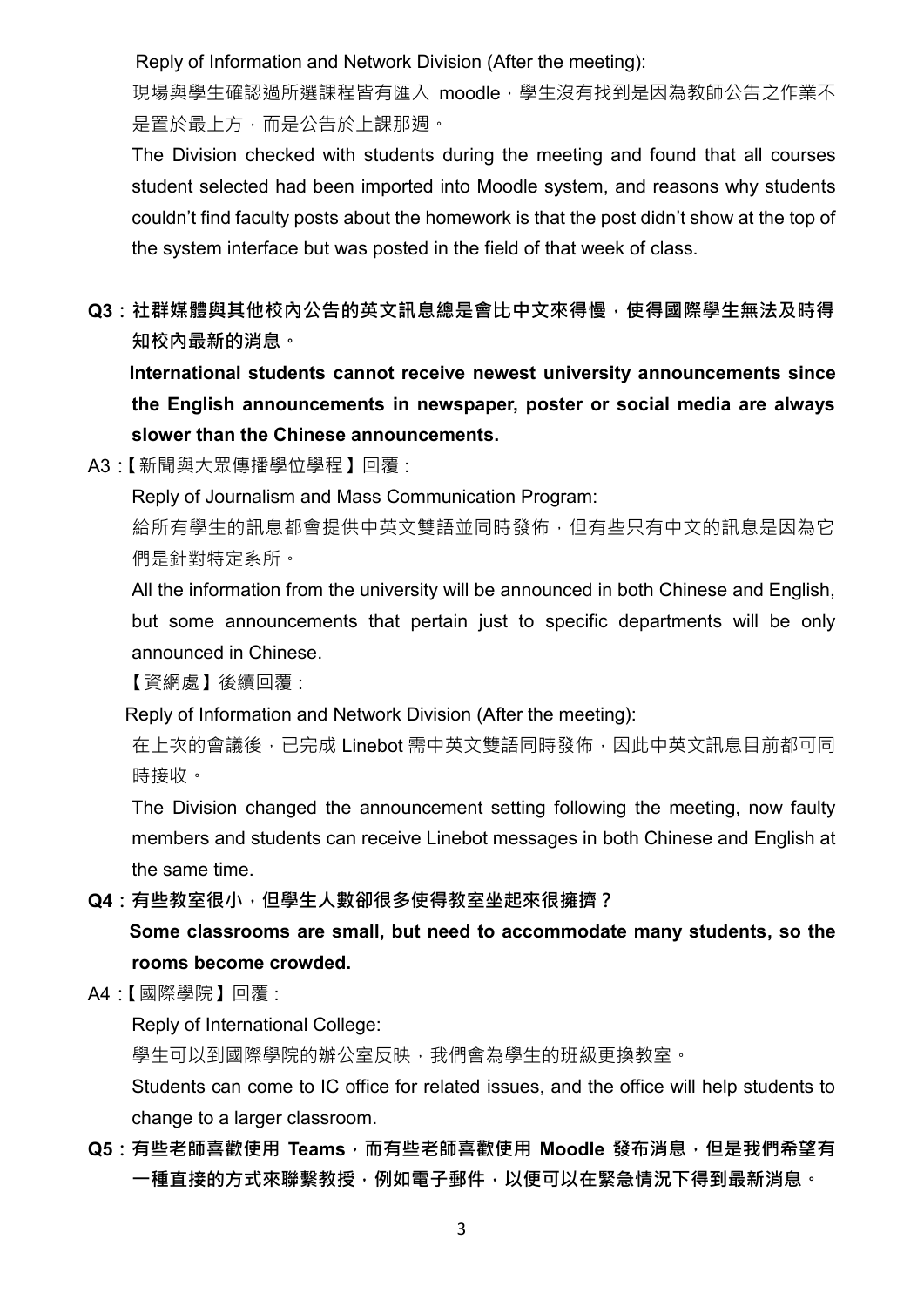**Some teachers use Teams or Moodle to contact us or announce the latest information, but we want to have one direct way to contact them, such as using e-mail, through which we can receive the latest information in an urgent situation.**

A5:【國際學院】回覆:

Reply of International College:

教授一般第一堂課會提供聯繫方式,如果沒有,可以請秘書幫忙,秘書都樂意幫助同 學,但是最好是和教授詢問聯繫方式。

In general, faculty members will provide their contact information during the first class; students can ask department secretary's help if they don't have a faculty member's contact information, but directly asking the professor is the best way.

【國際學院】後續回覆:

Reply of International College (After the meeting):

各學程網站上皆有放置專兼任教師聯繫 EMAIL, 如屬支援教師無法知道所屬學系則可 請學程秘書協助查詢。每位教師與學生聯繫或發布消息習慣方式不同,如同會議中回 覆教師第一堂,皆會提供課程及聯繫相關資訊給學生,可於課堂上與教授確認確實可 聯繫到的 EMAIL 或確定老師發布消息的管道。若有任何緊急事情需要聯繫到授課教師 而無法聯絡上,可以請辦公室各秘書協助聯繫。

All full-time and part-time faculty members' contact e-mail is posted on each program's website; for off campus faculty members' contact information, please check with the program secretary for assistance. Each faculty member prefers a different way to contact students or announce information, and they usually will provide their contact information to students during the first class, as stated by IC at the meeting. Students can double check with faculty members about their contact information and information announcement method in class. If there is an urgent situation and faculty members cannot be contacted immediately, students can ask the program secretary in the office for help.

**Q6:各單位能不能標示誰可以說英文,這樣不會不知道該向誰詢問。**

 **International students don't know who can ask for help in each Division since there are no clear indications of which staff members can speak English.**

A6:【國際學院】回覆:

Reply of International College:

遇到問題最好先來國際學院(IC)詢問,然後老師會引導學生到正確的部門和正確的老師 洽詢。

Students are recommended to visit International College (IC) first when they have questions, and IC staff will lead them to the appropriate Division and responsible staff for further problem solving.

【學務處】後續回覆: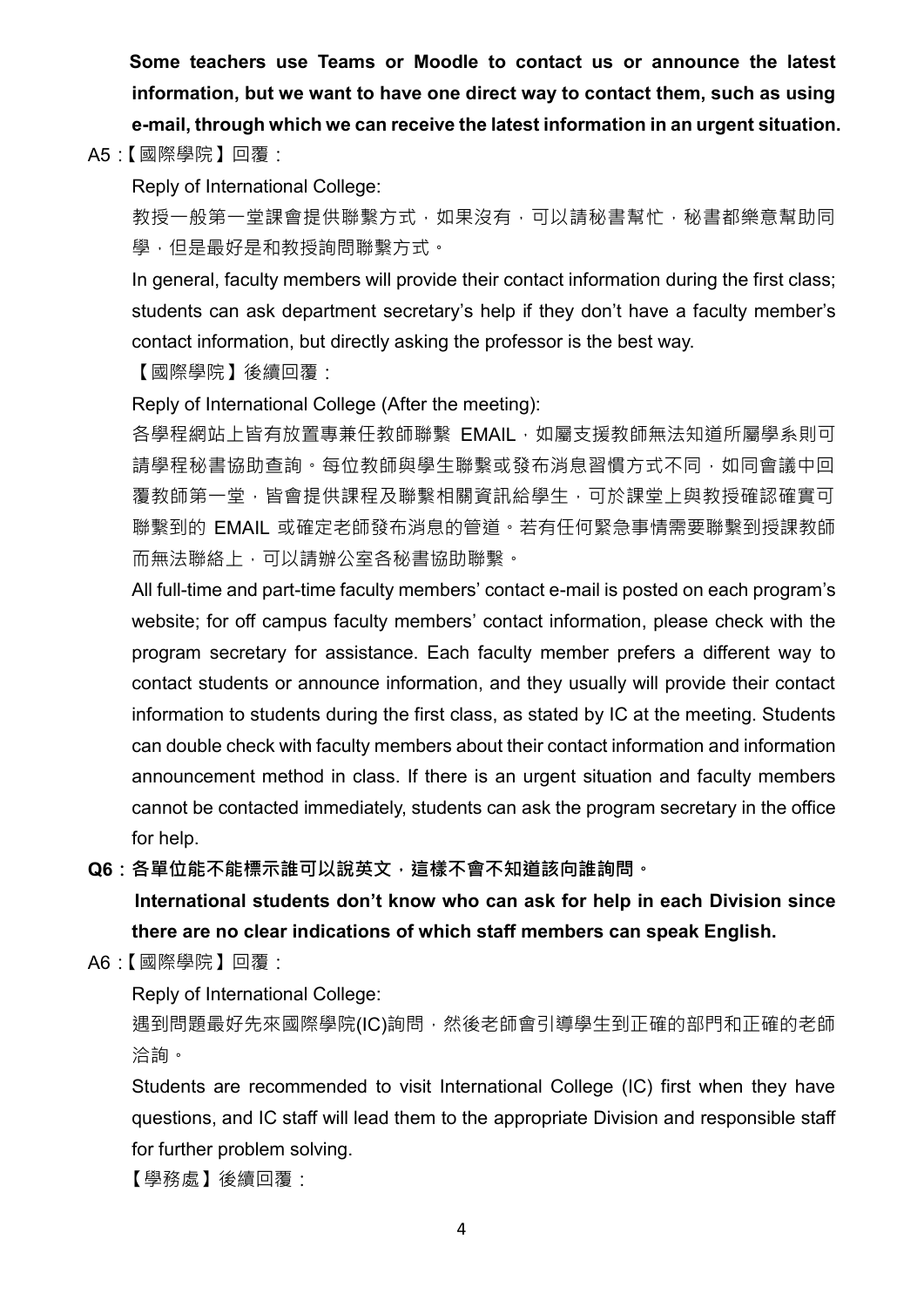Reply of Student Affairs Division (After the meeting): 各單位聯絡窗口: Contact Window of Each Unit: 學務處:林天愷老師 Student Affairs Division: Lin, Tien-Kai 教務處:林聿君 Sophia 老師 Academic Affairs Division: Lin, Yu-Jin (Sophia) 總務處:陳倩綺老師 General Affairs Division: Chen, Chien-I 財務處:黃蕾榛 Lei-Chen 老師 Controller's Division: Huang, Lei-Chen 前程規劃處諮商輔導中心:許玫倩老師 Counseling and Guidance Center of Career Planning and Counseling Division: Hsu, Mei-Chien 資網處:林琬婷老師 Information and Network Division: Lin, Wan-Ting 圖書館(台北校區):櫃台值班同仁(#2272)或曾麗芬組長(#2731) (桃園校區):櫃台值班同仁(#3823)或何麗淑組長(#3131)

Library:

Taipei Campus: Front Desk Clerk (#2272) or Section Chief Tseng, Lih-Fen (#2731) Taoyuan Campus: Front Desk Clerk (#3823) or Section Chief Ho, Li-Shu (#3131)

**Q7:對於即將畢業的畢業生,不知要怎麼追蹤自己的學分是否已完成。**

## **Graduating students don't know how to track their credit completion.**

A7:【國際學院】回覆:

Reply of International College:

學生可以使用 e-Portfolio 中的畢業審查來追蹤自己的學分數是否已完成。

Students can use Graduation Self-check System on e-Portfolio to track their credit completion.

【教務處】後續回覆:

Academic Affairs Division (After the meeting):

每位同學皆可透過中、英文版的自我畢業審查系統來追蹤自己的學分數是否已完成。 其路徑如下:

Each student can follow instructions show as below and use Graduation Self-check System through either the Chinese or English website to check their credit completion. 學生資料系統(Student Information System)

=>註冊/畢業(Registration/Graduation)